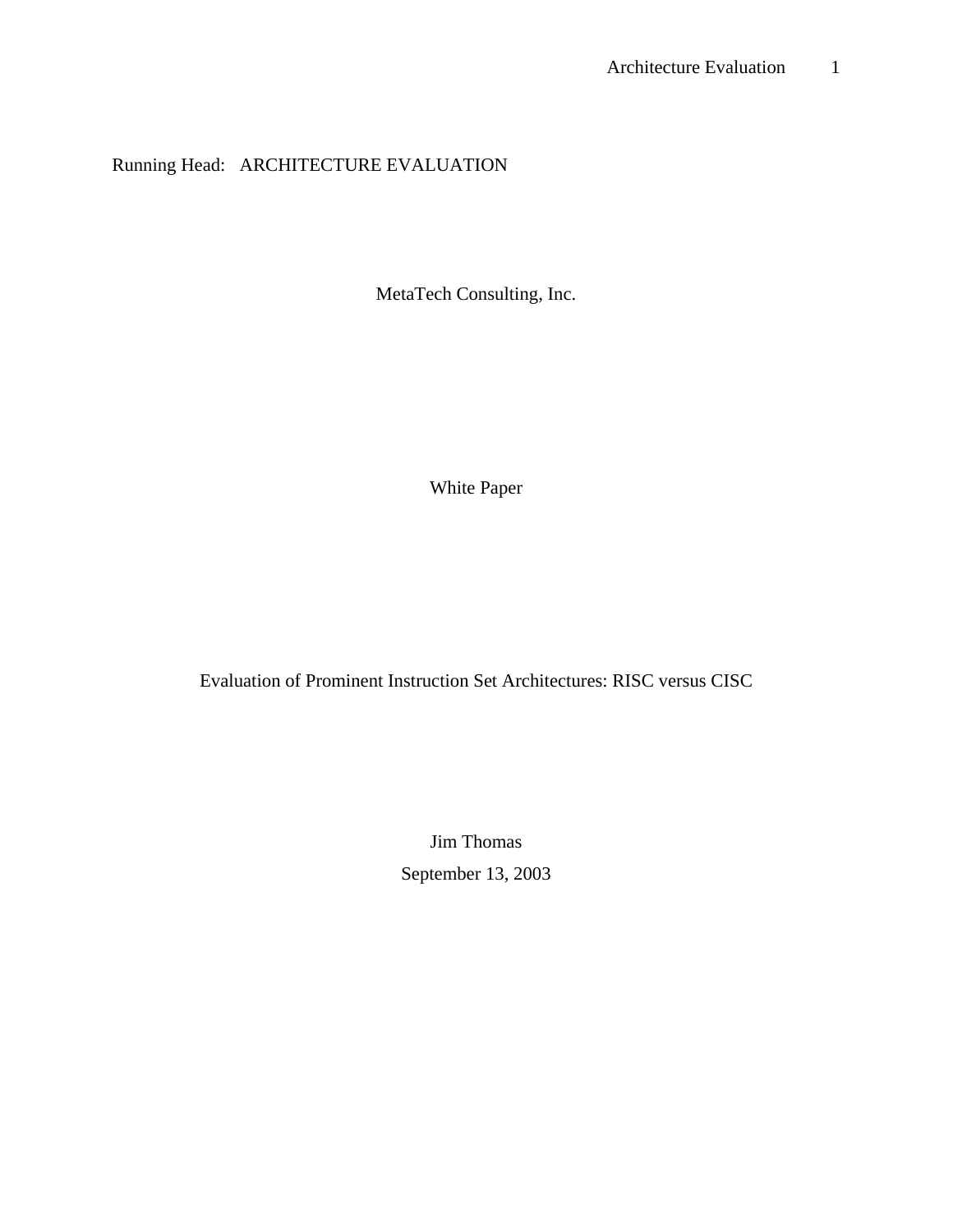Evaluation of Prominent Instruction Set Architectures: RISC versus CISC

The general construct known as the *von Neumann machine* is the blueprint for the majority of digital computers of today as it has been for more than fifty years. The design of these components of a *von Neumann machine*, the patterns used to interconnect them, together with the *instructions* that direct the program execution (within the CPU), are components of a computer's *architecture.* The architecture of a system determines its characteristics (e.g. capabilities and performance) as well as the complexity of producing the *programs* that it is to execute.

As invention and innovation has made available more capable hardware, computer architects have attempted to exploit it to the fullest – to ensure computers provide the greatest capabilities and performance with reasonable expense and effort. The number and complexity of the set of instructions supported by the hardware increased steadily over time. Such was the trend that dominated the field of computer architecture through the middle of the 1980's. From approximately 1980, an alternate approach began to emerge that focused on revolution of the supported instruction set rather than its continued evolution. This paper provides an assessment of two diametrically opposed computer architectures followed by some of the implications of each. It concludes by asserting how they will influence the future of computing. It is assumed that the reader has a functional understanding of the principles supporting modern computer systems architecture.

# Characterization of Architectures

As advances in hardware technology continued to make available an ever increasing number of digital switches (first evident as vacuum tubes, then as transistors, and more recently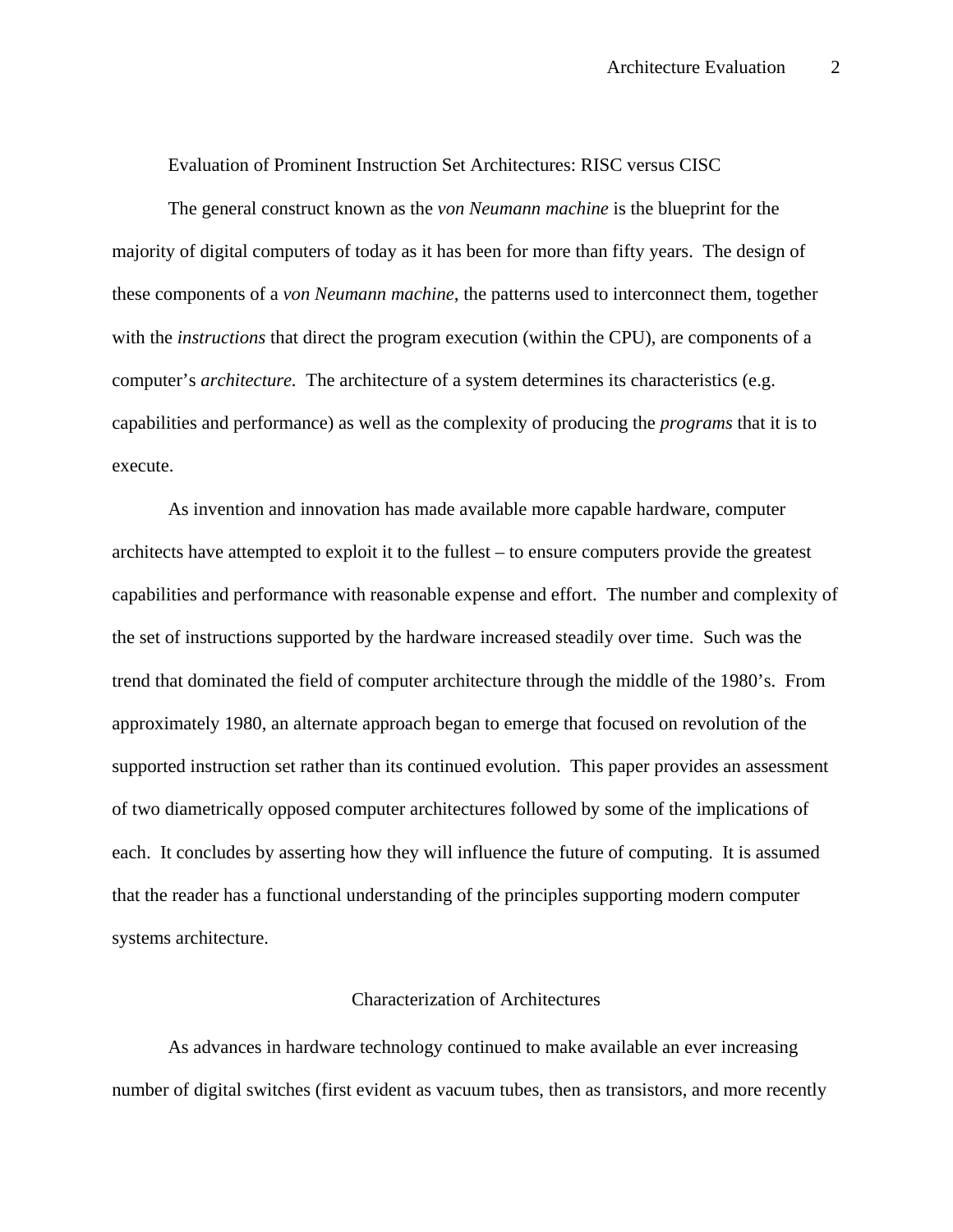as semiconductors on silicon chips), computer architects have addressed the challenge of how to best exploit the increasing density. The seemingly obvious approach was simply to increase the number and complexity of the instructions the new chip would support to the greatest extent possible. Patterson and Ditzel (1980) presented an argument for a revolutionary approach that stressed the utility of sustaining only a limited instruction set and using the available chip real estate for other uses such as memory registers that could be accessed more quickly than main memory. Their paper polarized the debate by characterizing traditional architecture as a *Complex Instruction Set Computer (CISC) Architecture* and their proposed architecture as a *Reduced Instruction Set Computer (RISC) Architecture.* Though the two architectural constructs have matured somewhat over the past three decades, they remain identifiably similar to their original characterizations. The following paragraphs distinguish between RISC and CISC as they are characterized in the literature of today. In the interest of brevity, only a limited number of key factors are presented.

### *Number of Available Instructions*

A *compiler* is used to transform the *high level language* (HLL) statements to instructions executable by the hardware. The CISC architectural philosophy strives to provide a single machine instruction for each of the HLL statements (Mano, 1993). The RISC approach is to only provide a limited number of machine instructions. This approach requires the compiler to decompose some HLL instructions into more rudimentary instructions that are supported. Table 1 illustrates that RISC computers implement approximately only a quarter of the number of instructions used by CISC computers. Patterson and Ditzel (1980) reported measurements from an IBM compiler that only 10 instructions of approximately 200 available accounted for 80% of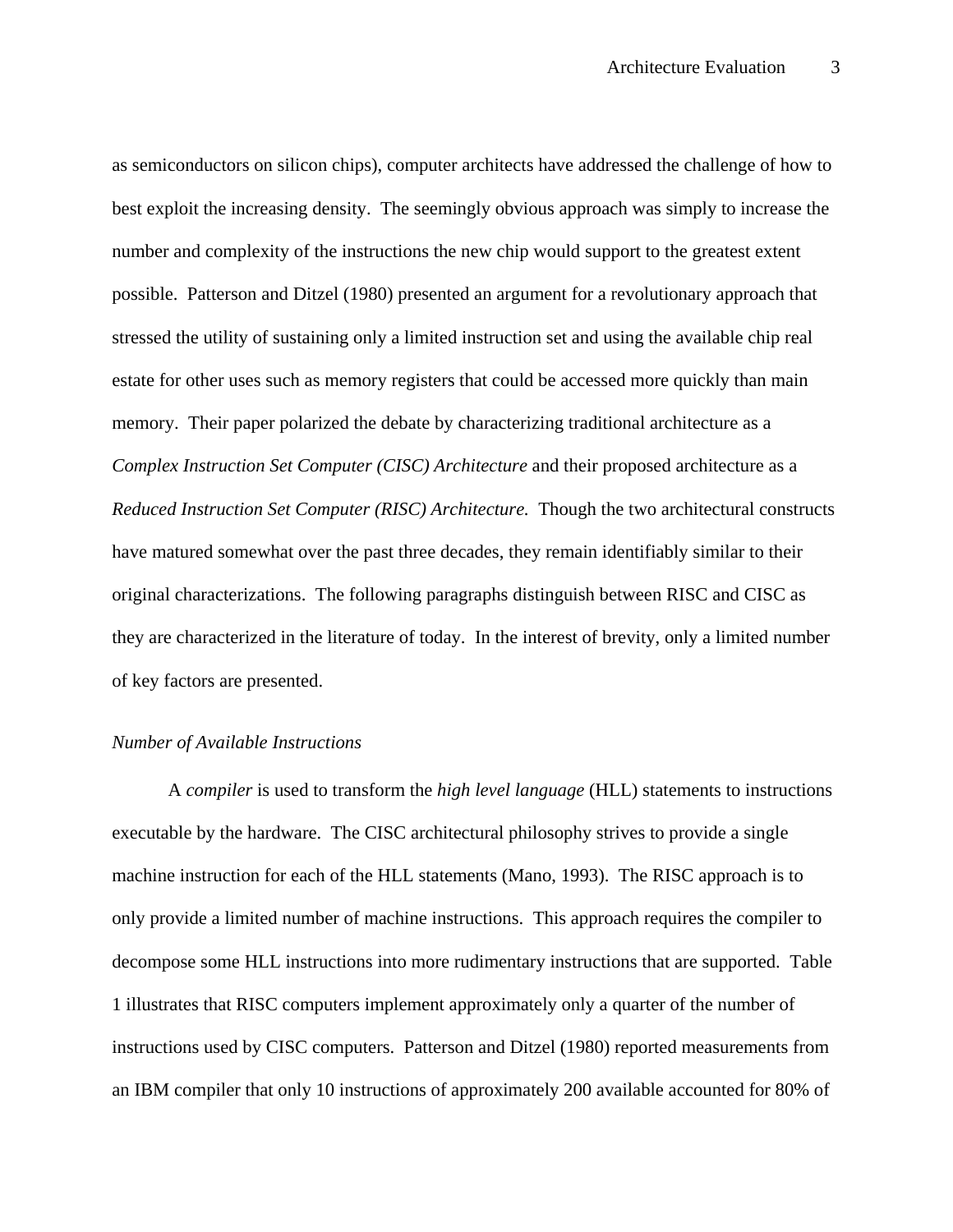all executed instructions and that only 30 instructions accounted for a full 99% of executed instructions. Simply put, CISC architects are expending a terrific percentage of CPU resource for instructions that will execute very infrequently and that can be accommodated through compiler transformations.

# *Complexity of Instructions*

As mentioned previously, it is the aim of CISC architects to accommodate every HLL statement in machine instructions. Complex CISC instructions must be decoded within the CPU prior to execution. Multiple clock-cycles are necessary to execute a complex CISC instruction as illustrated in Figure 1 (Bhandarkar and Clark, 1991) that reflects that the ratio of cycles per instruction increases as the ratio of RISC to CISC instructions increases. Additionally, hundreds of thousands of bits of memory are dedicated to *control memory* to accommodate the CISC instructions where none is needed for the RISC computer. Also, Patterson and Ditzel (1980) illustrated a case in which replacing a single complex instruction with several simple instructions could perform the function 45% faster.

#### *Novel Use of Registers*

Coupled with the notion of using reduced count and complexity of instructions for the new architecture was a novel approach to the use of registers. Registers, due in part to their collocation on the CPU chip, are much quicker to access than main memory. Computers optimize the use of this resource by transferring their contents to and from main memory as portions of code are moved in and out of scope. RISC architectures employ far more registers than do CISC architecture. By using a greater number of registers, the frequency of exchanges to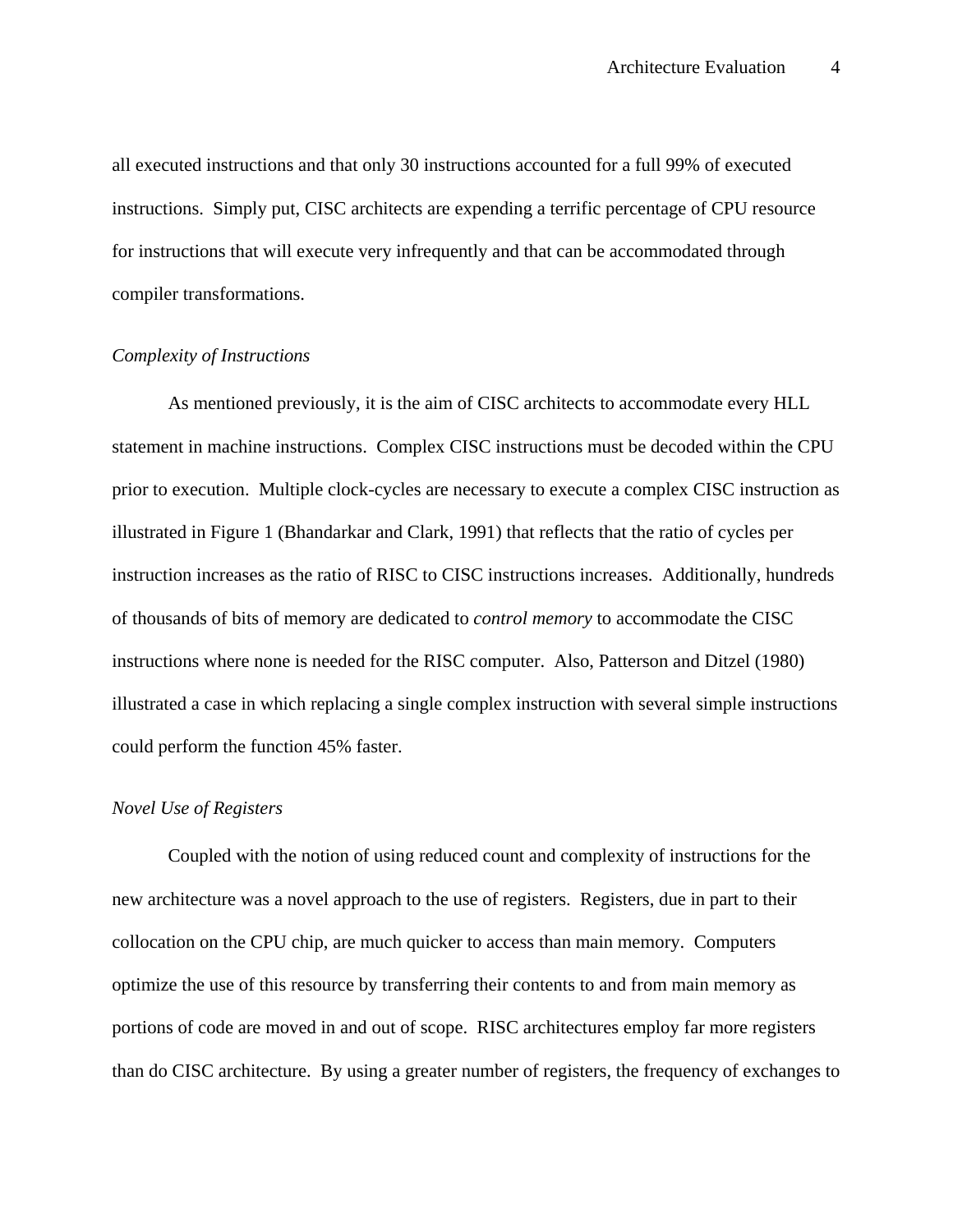and from main memory are reduced. Furthermore, the registers are structured such that adjoining registers overlap to allow processes in adjacent registers to pass parameters by passing only the address (Figure 2). This is an efficiency issue not available to CISC computers through the mid 1990's.

#### Architectural Implications

Through layers of abstraction more simplistic views (i.e. data types, operations, and features) of the system are exposed to interface and manipulate the system (Tanenbaum, 1999). Views appropriate for those needing to interface with the hardware can be tailored for each class of user (i.e. programmer, user, other components, etc.).

An appropriate level of abstraction is characterized as exposing only those details necessary for the user to perform necessary tasks. Additionally, the abstracted view must expose the underlying hardware in such a way that the user can interface with it in a meaningful way that is sufficiently easy. An interface that is too cumbersome or complex to use will likely result in errors and unintentional features (e.g. *bugs*).

# *User and Software Developer*

The RISC and CISC architectures have available abstractions that are suitable for the application user and software developer alike. Though there are architecture specific *software libraries* available for each class of architectures for developers, an appropriate semantic taxonomy exists for each such that they are generally equivalent to the developer.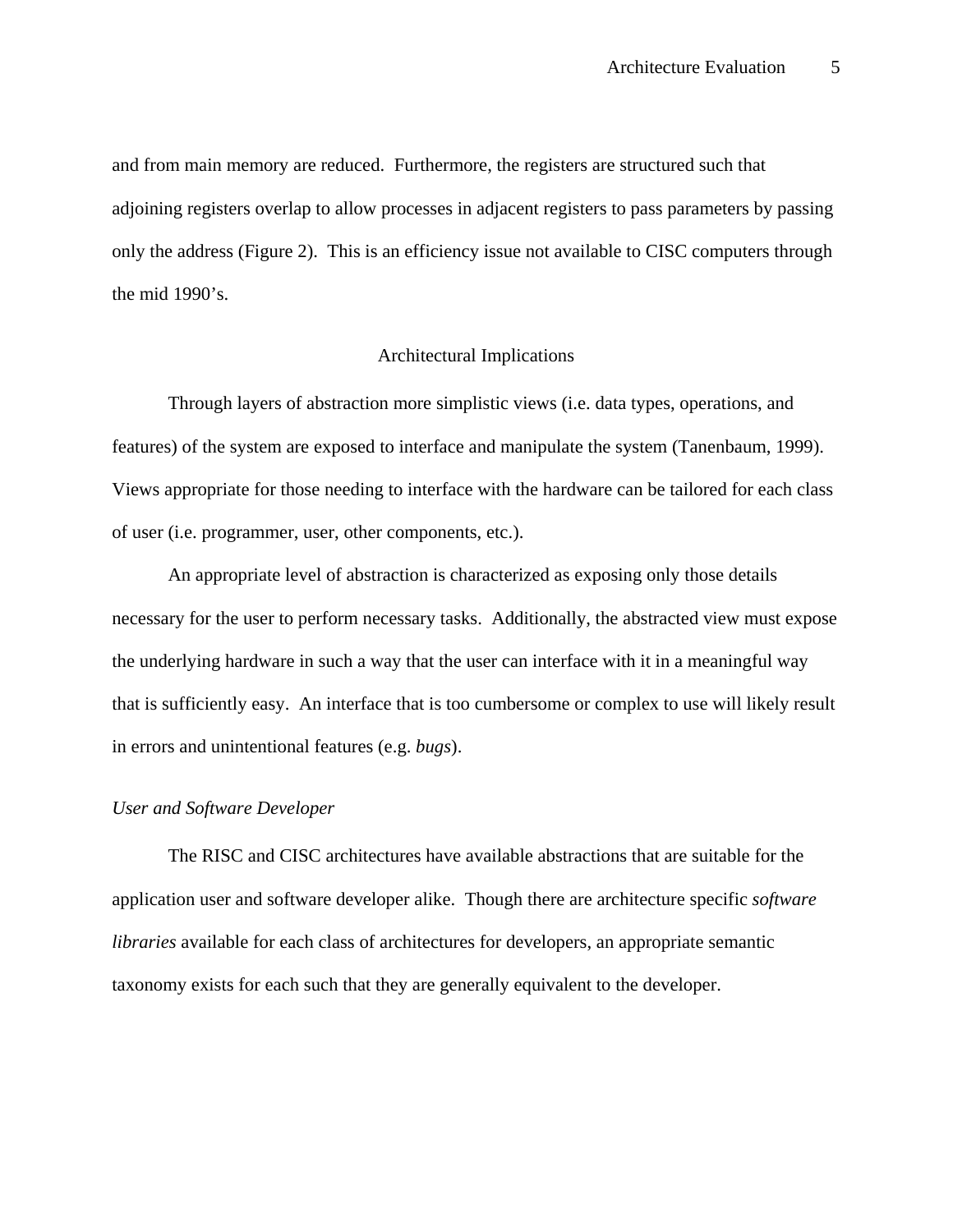# *Machine Designer Perspective*

As mentioned previously in this essay, the machine designer, the architect, concerns himself with a balance between performance, cost, functionality, and complexity. Performance has been the prominent issue driving the RISC versus CISC debate. The challenge confronting architects was for many years the absence of a comparable hardware set to execute benchmark test to achieve a reasonable comparison. Bhandarkar and Clark (1991) demonstrated through execution of industry *SPEC* benchmarks on comparable hardware with similar hardware organizations. They found "from an architectural point of view (that is, neglecting cycle time), RISC as exemplified by MIPS offers a significant processor performance advantage over a VAX of comparable hardware organization" (p. 318). Findings such as these support the notion that greater performance can be achieved with a RISC architecture than a CISC architecture with a given chip space real estate.

### *Manufacturer Perspective*

Muller and Paul (1995) suggested a formal method for measuring development factors including cost and time in respect to the fabrication of computer chipsets. They assert that the RISC design is approximately twice as cost-effective as CISC designs given a common technology and workload constraints. Furthermore, they determined that in general terms that "RISC architectures are designed for a good cost/performance, whereas CISC architectures are designed for a good performance on slow memories" (p. 6). In addition to the cost and performance of the chipsets themselves, the manufacturer must also consider the potential market for planned products prior to undertaking an effort to produce RISC chipsets. Claunch and Enck (2002) summarized the market allocation in stating that the vast majority of servers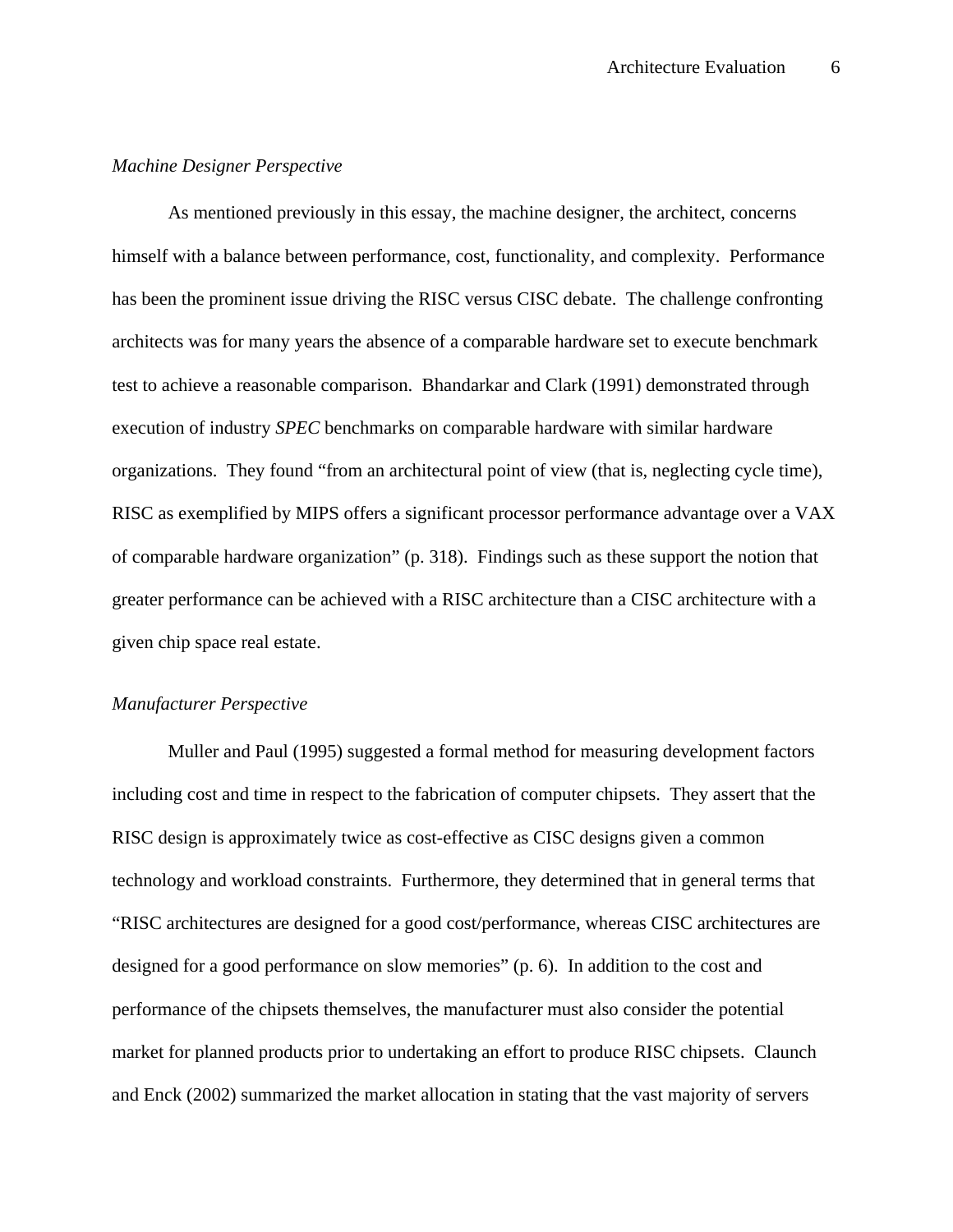and mainframes worldwide are powered by CISC chipsets. As it requires substantial investment to migrate from one platform to another, most companies are reluctant to replace their server environments even to gain better computing performance. The maxim that the best product does not always dominate the market is equally true in the semiconductor industry as any other industry. First to market is a powerful position.

#### Conclusions

The RISC versus CISC debate has been waged for a little more than twenty years with advocates of both positions engaging with nearly religious vigor. As is common in philosophical debates, though it may be cast as a choice between diametrically opposed options, the most correct answer likely lies somewhere in between as a compromise. The computers of today, though they bear the brand of RISC or CISC, are in fact not pure implementations of either one – they are truly hybrid systems. RISC architects have adopted a larger set of instructions and CISC architects have realized the benefit of implementing a core set of instructions that can execute in a single CPU cycle (Tanenbaum, 1999). However, the market provides the impetus for evolution. As stated by Machanick (2001), "In practice, the biggest market is for code which is already compiled" (p. 36). This implies that the CISC-centric architectural approach which stresses the importance of evolving an instruction set that continues to support backward compatibility is likely to dominate the marketplace for the near term. This paper has, in the interest of brevity, focused on only a few of the issues germane to the CISC versus RISC debate. Interested readers are encouraged to reference current research materials available on the subject, particularly those dealing with the implications of the architecture trade-offs on the operating systems and the shortfalls that both RISC and CISC have regarding multimedia applications.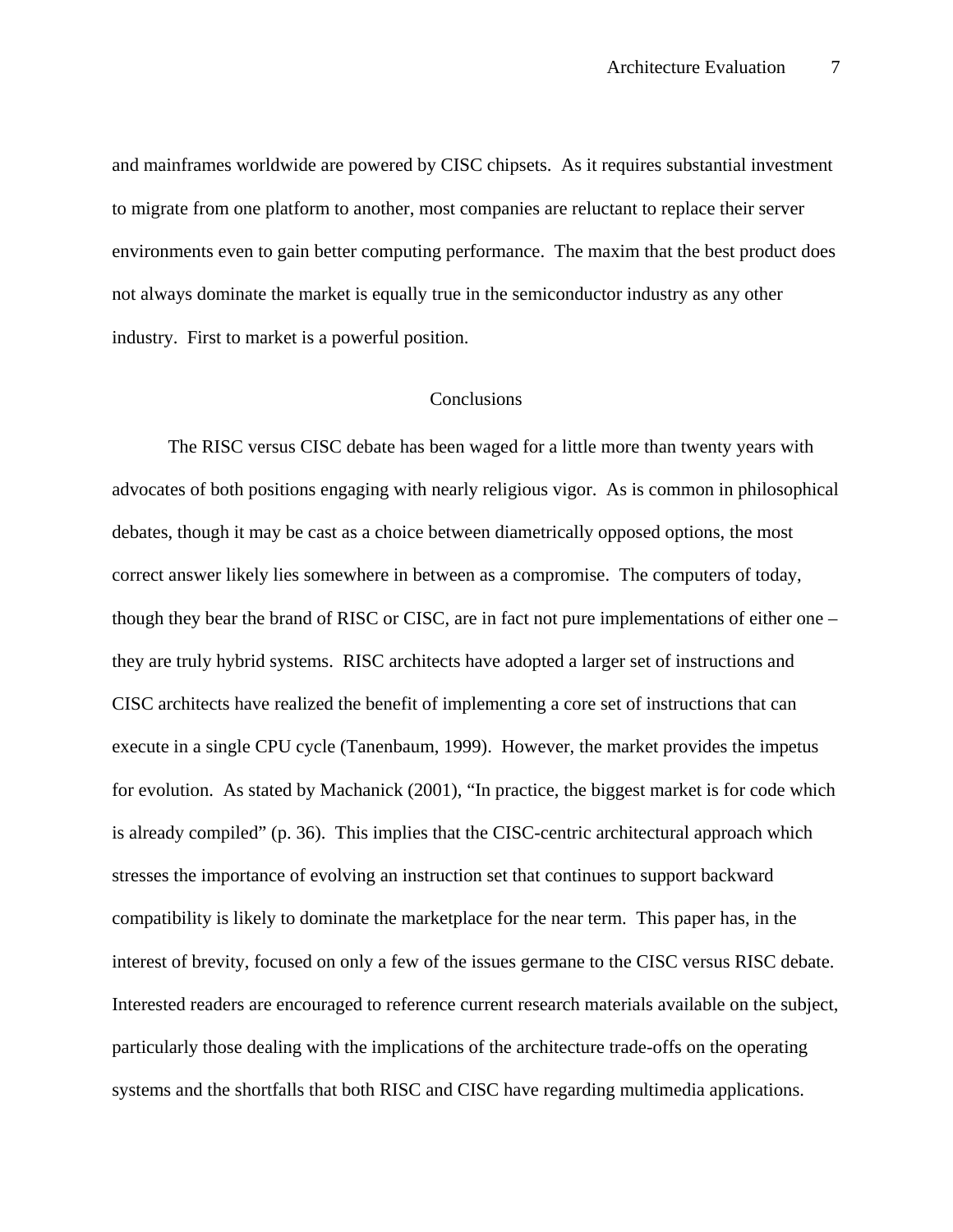#### References

- Patterson, D. A., Ditzel, D. R. (1980). The case for the reduced instruction set computer. *ACM SIGARCH Computer Architecture News, 8(6), 23-33.*
- Bhandarkar, D. & Clark, D. W. (1991). Performance from architecture: Comparing a RISC and a CISC with similar hardware organization. *Proceedings of the fourth international conference on architectural support for programming languages and operating systems*. AMC Press, New York, NY.
- Claunch, S. & Enck, J. (2002). Itanium: A qualified Success. *Gartner research notes,* SPA-17- 5669.
- Mano, M. M. (1993). *Computer systems architecture (3rd ed.).* Prentice-Hall, Inc., Englewood Cliffs, NJ, 07632.
- Machanick, P. (2001). Computer architecture: A qualitative overview of Hennessy and Patterson. Retrieved from http://citeseer.nj.nec.com/machanick01computer.html.
- Muller, S. M. (1995). A formal method for pre-hardware cost/time trade-off analysis and selected results. Retrieved September 12, 2003 from http://citeseer.nj.nec.com/188515.html.
- Stallings, W. (1996). *Computer organization and architecture: Designing for performance (4th ed.).* Prentice-Hall, Inc., Upper Saddle River, NJ, 07458.
- Tanenbaum, A. S. (1999). *Structured computer organization (4th ed.).* Prentice-Hall, Inc., Upper Saddle River, NJ, 07458.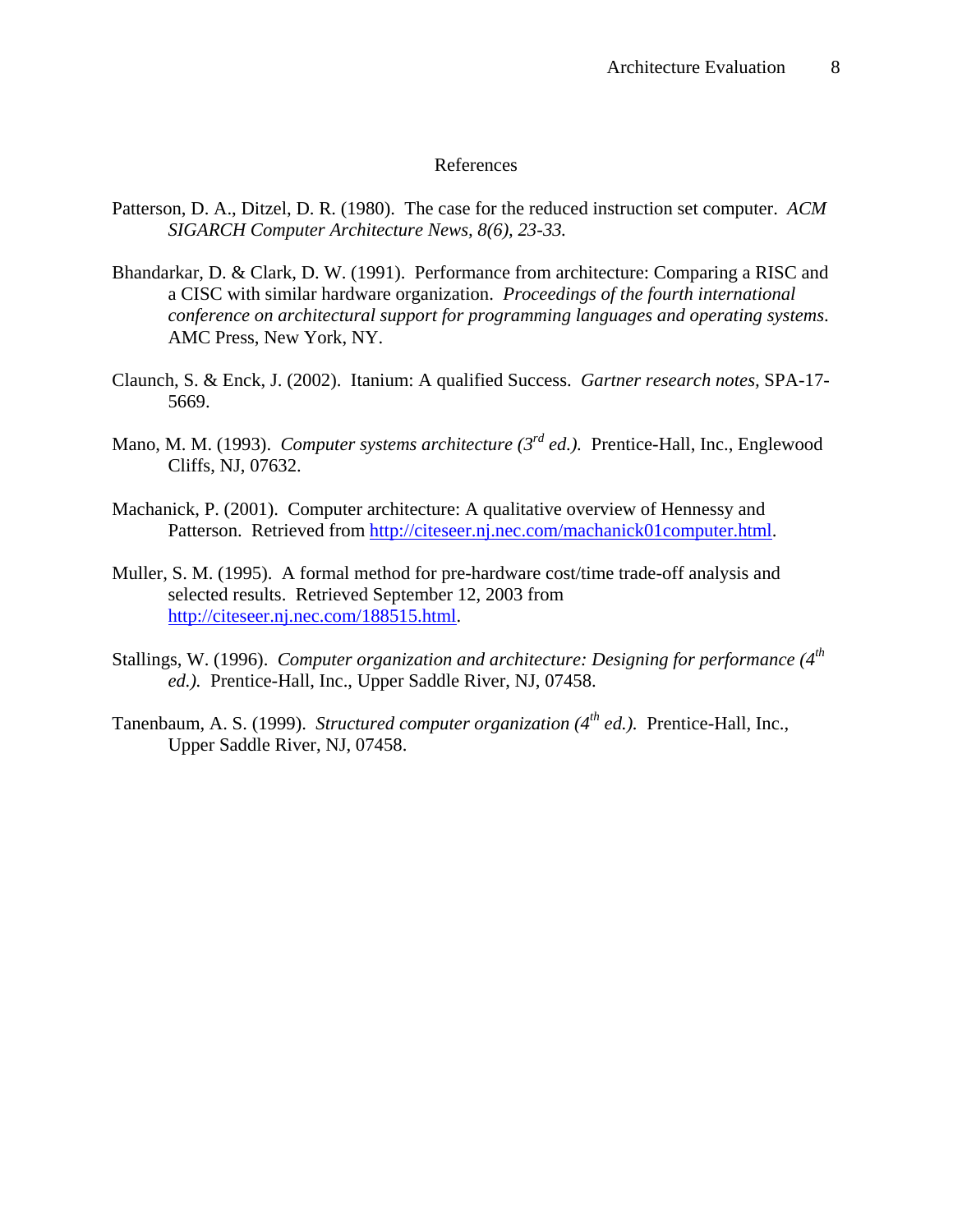|                                     | <b>Complex Instruction Set Computer</b><br>(CISC) |            |             | Reduced Instruction Set<br>Computer (RISC) |                   |
|-------------------------------------|---------------------------------------------------|------------|-------------|--------------------------------------------|-------------------|
| Characteristic                      | IBM 370/168                                       | VAX 11/780 | Intel 80486 | Motorola<br>88000                          | <b>MIPS R4000</b> |
| Year developed                      | 1973                                              | 1978       | 1989        | 1988                                       | 1991              |
| Number of instructions              | 208                                               | 303        | 235         | 51                                         | 94                |
| Instruction size (bytes)            | $2 - 6$                                           | $2 - 57$   | $1 - 11$    | 4                                          | 32                |
| Addressing modes                    | $\cdot$ 4                                         | 22         |             |                                            |                   |
| Number of general-purpose registers | 16                                                | 16         | 8           | 32                                         | 32                |
| Control memory size (Kbits)         | 420                                               | 480        | 246         |                                            |                   |
| Cache size (KBytes)                 | 64                                                | 64         | 8           | 16                                         | 128               |

# Table 1

Table 1. Characteristics of Computer Architectures (derived from Stallings, 1996, p. 430)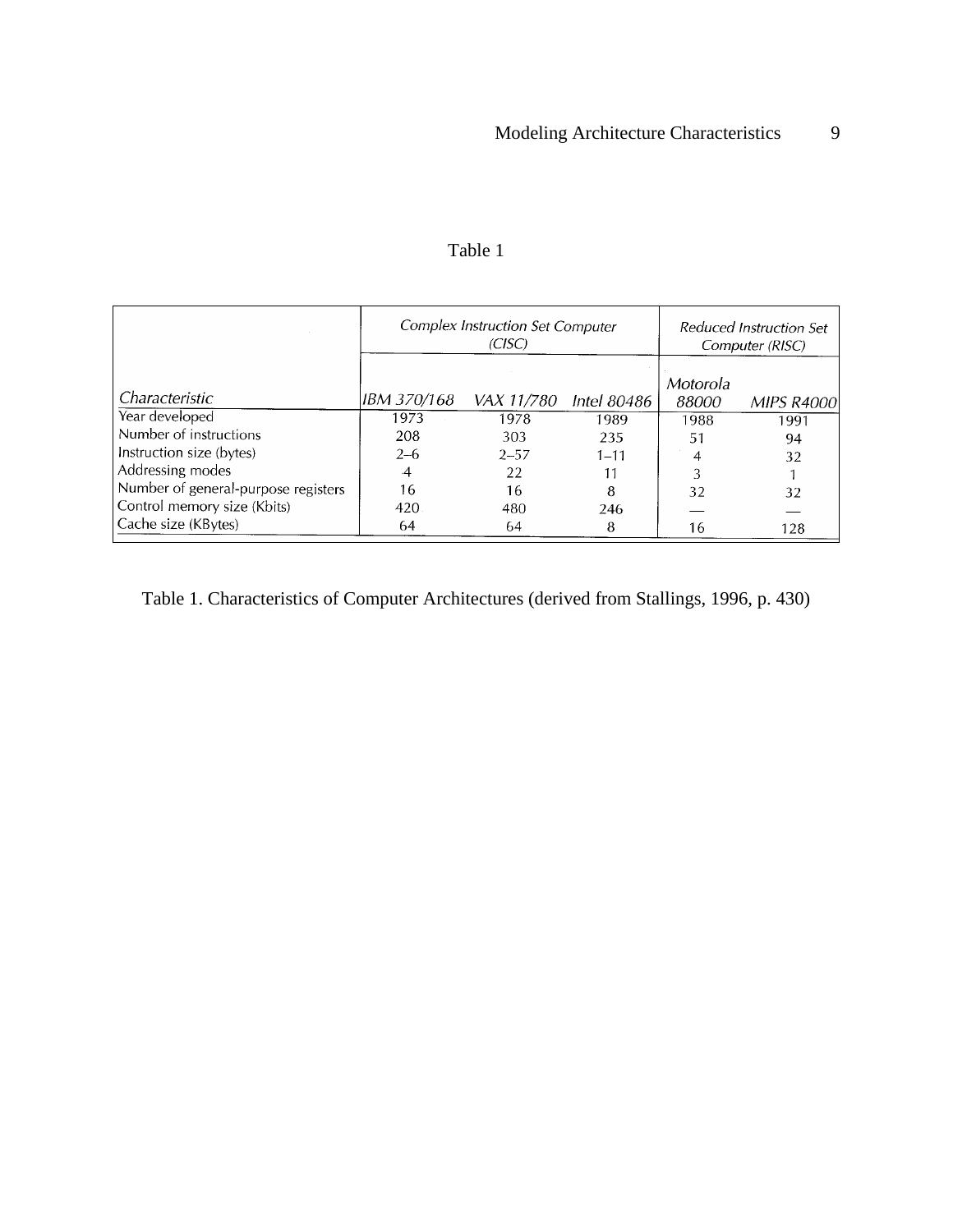

Figure 1

Figure 1. Instruction ratio v. cycles per instruction ratio. (Bhandarkar & Clark, 1991, p. 315)